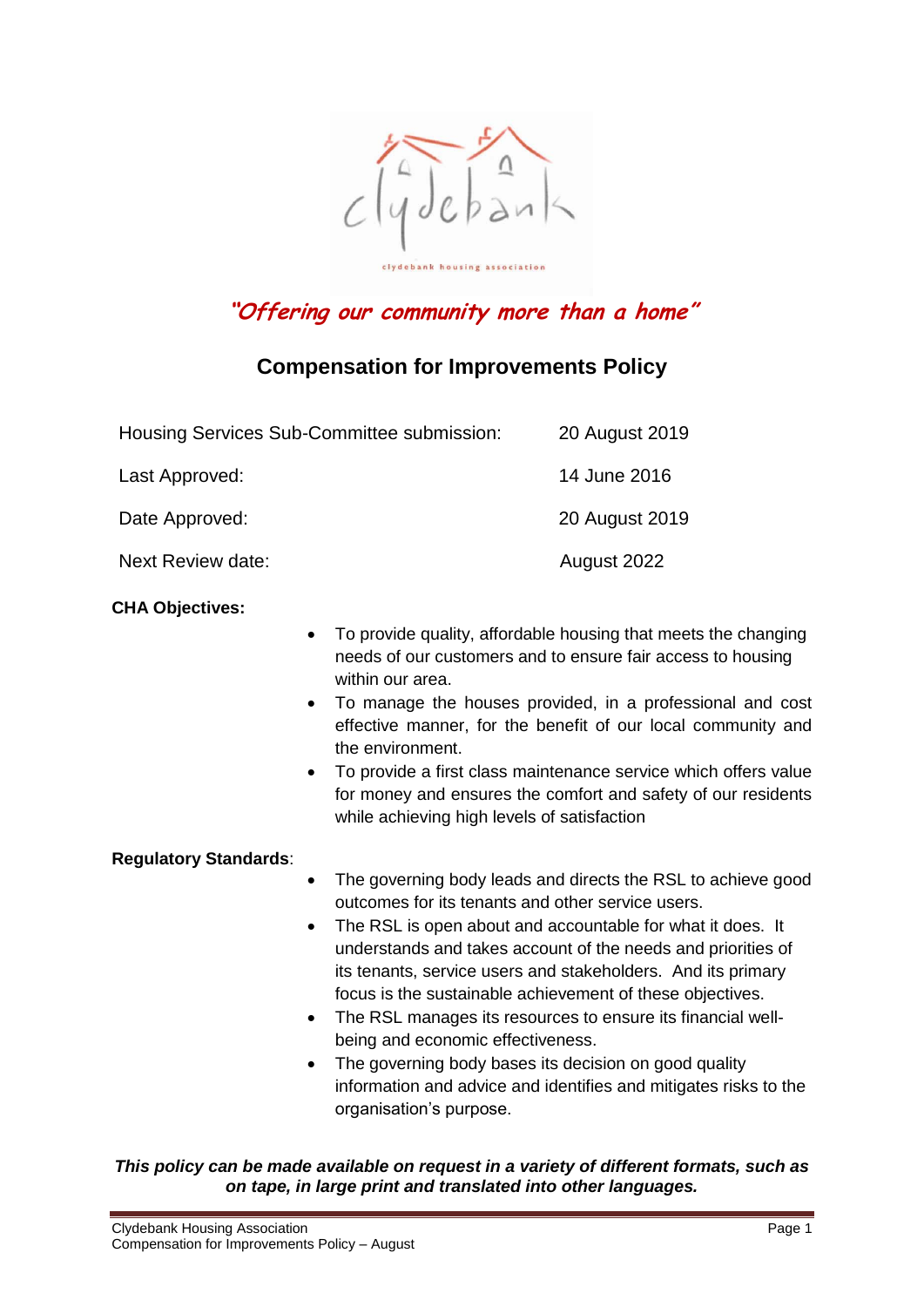#### **Introduction**

The Housing (Scotland) Act 2001 introduced the tenant's Right to Compensation for Improvements from 30 September 2002. This gives tenants the right to receive compensation for certain works (or qualifying improvements) carried out by them during the course of their tenancy.

#### **Alterations and Improvements**

A list of all qualifying improvements and details of notional life spans used in the compensation calculation are provided in Appendix 1.

Any request to carry out alterations or improvements must be made in writing by the tenant to the Association. Permission to carry out the requested alteration or improvement will not be unreasonably withheld.

The Association will however vet any request for the following reasons:

- To safeguard the building e.g., to ensure structural walls are not tampered with, heavy brick fireplaces are not putting extra loading on the floor/ceilings, gas pipes and electrical wires are safely and securely installed and appliances are suitable for the property.
- To ensure no alterations or improvements are carried out during contractors' defects liability periods.
- To advise tenants when building warrants or planning permission is required.

Where the alterations request involves the construction of a structure within common areas such as a shed or boundary fence the tenant must also demonstrate that they have reached agreement with all tenants within the property and any adjacent properties.

Where unauthorised alterations or improvements are discovered, formal permission may be granted and recorded retrospectively. However, if the standard of workmanship required by the Association has not been reached, any unauthorised alterations shall be removed and suitably disposed of by the person responsible for the structure within 7 days of notification by Association. Thereafter the Association will remove it and recharge the cost of the removal to the tenant concerned.

#### **Qualifying tenants**

A qualifying tenant must:

- Have written approval from the Association for the alteration / improvement.
- Be the tenant that carried out the qualifying alteration / improvement.
- Be a tenant of a joint tenancy that existed at the time the work was carried out.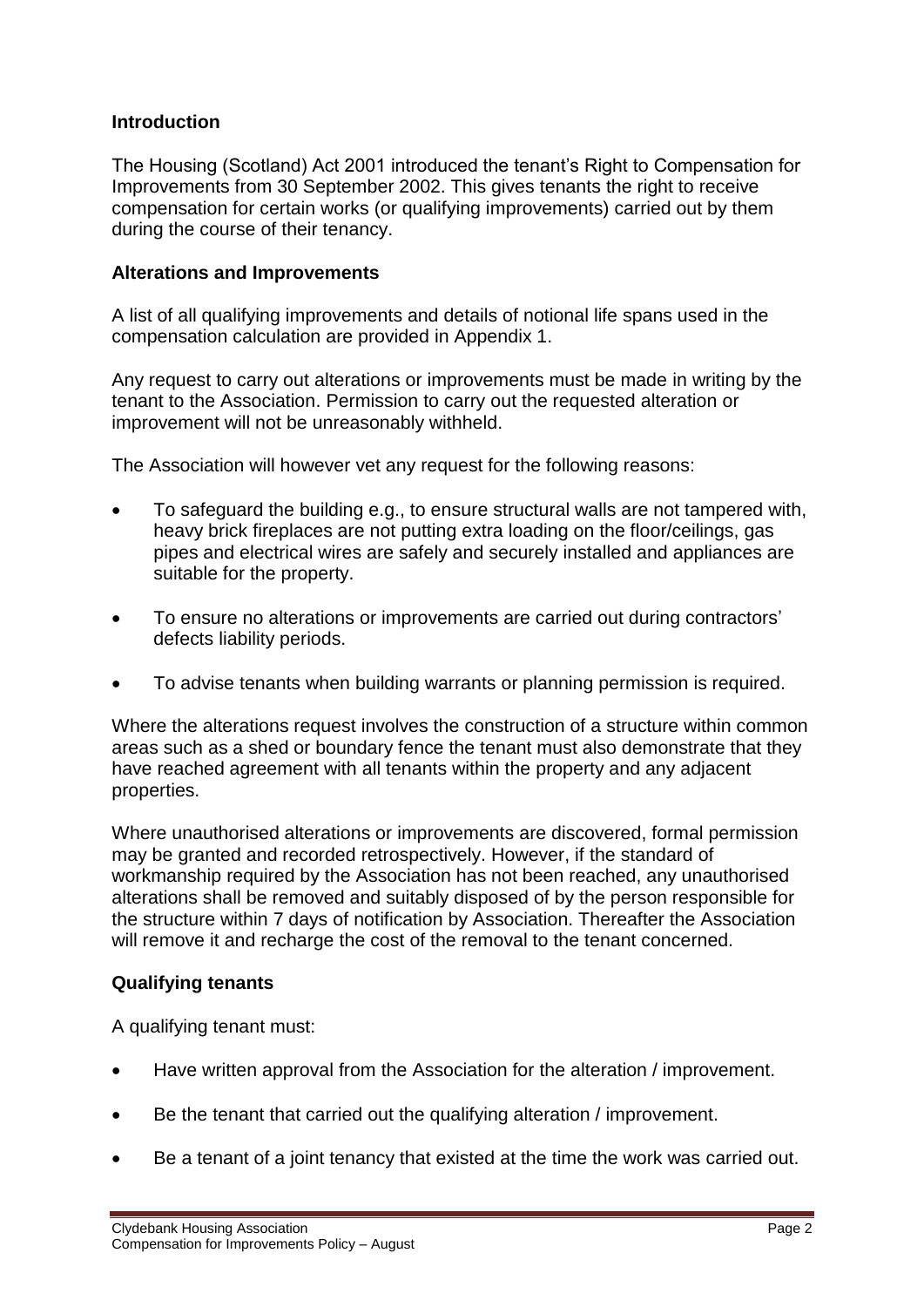- A tenant succeeded to the tenancy under Section 22 on the death of the tenant that carried out the work and the tenancy did not cease to be a Scottish Secure tenancy on the succession.
- Have terminated their tenancy.

### **Exclusions**

The Association is not required to make payment in respect of qualifying improvements works:

- Where the compensation which would otherwise be payable is less than £100.00
- Where the tenancy ends because:
	- (a) The tenant has been evicted
	- (b) The property has been subject to demolition
	- (c) The property has been transferred to another landlord
	- (d) The right to buy has been exercised
	- (e) The qualifying person has been granted a new tenancy, whether alone or jointly, of the same, or substantially the same, house by the Association.
- Where improvements / alterations works have been carried out without the written consent of the Association no compensation will be paid.

## **Qualifying Conditions**

- The tenant must have the written consent of the Association for the improvement / alteration works undertaken.
- All works carried out must be in accordance with those approved by the Association.
- The tenant must provide copies of all statutory approvals, completion certificates and safety certificates relating to the improvement / alteration works.
- Any proposed works must meet all relevant standards in respect of materials, workmanship and safety. Furthermore the manufacturers' recommendations for installation and maintenance must be complied with and the work carried out by a competent person.
- All works must be undertaken by a competent person and where applicable, as with gas for example, by a recognised professional having membership of a relevant body e.g., Gas Safe.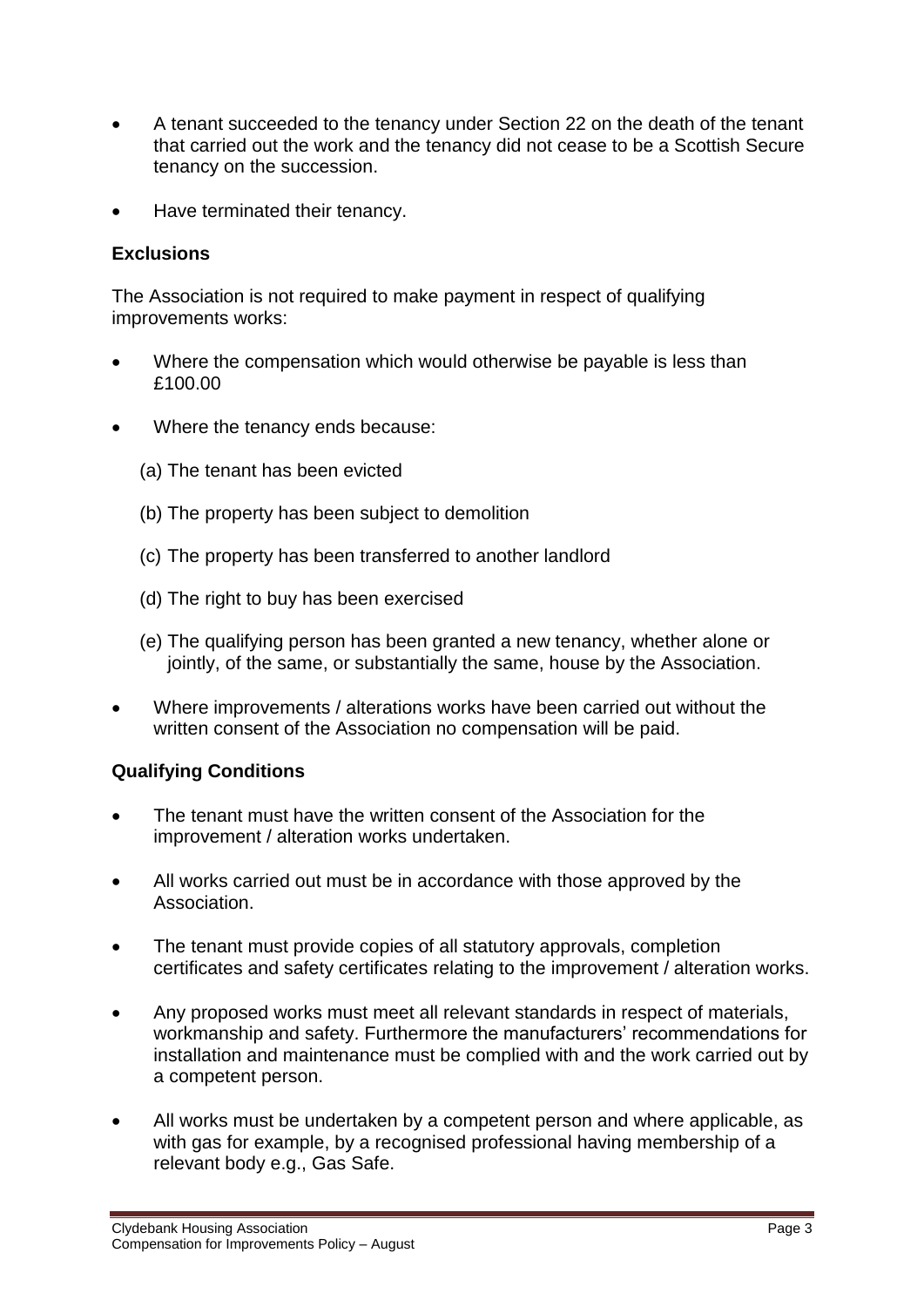- Where a tenant carries out an improvement / alterations to their home which would otherwise be the Association's responsibility, the Association will take over the maintenance if:
	- (a) The tenant has adhered to the conditions of this Policy
	- (b) The Association has approved the request, the quality of fittings/materials and the standard of work

## **Making a Claim**

Tenants must make a claim, in writing, to the Association for compensation under this Policy. This written request must be made during the period beginning 28 days before and ending 21 days after the tenancy comes to an end. The Association will respond to the written claim within 28 days.

The Association will offset any monies owed in rent or rechargeable repairs arrears against the compensation, thus reducing the award.

The maximum amount that will be paid is £4,000 per improvement, the minimum £100 per improvement (amounts less than £100 will not be paid at all).

# **Calculating Compensation**

The amount of compensation payable is based on a combination of:

- the initial cost of the improvement **C**
- the notional life **N**
- the number of years since the repair was carried out **Y**

The Association uses the following formula:

$$
C \times \begin{array}{c} (N-Y) \\ \cdots \\ N \end{array}
$$

Compensation will only be calculated on the real cost to the tenant. It will exclude:

- (a) any costs attributed to the tenant's own labour
- (b) any grants received by the tenant towards the cost of the improvement
- (c) vat paid
- (d) the cost of any professional fees paid
- (e) the cost of obtaining planning consent or consent under building regulations

The basis for calculating compensation will be the tenant's original cost, discounted over the notional life of the improvement that has elapsed since the improvement was completed. The Association can also deduct a notional amount for excessive wear and tear or can increase compensation if the condition of the improvement is noticeably better than could be expected.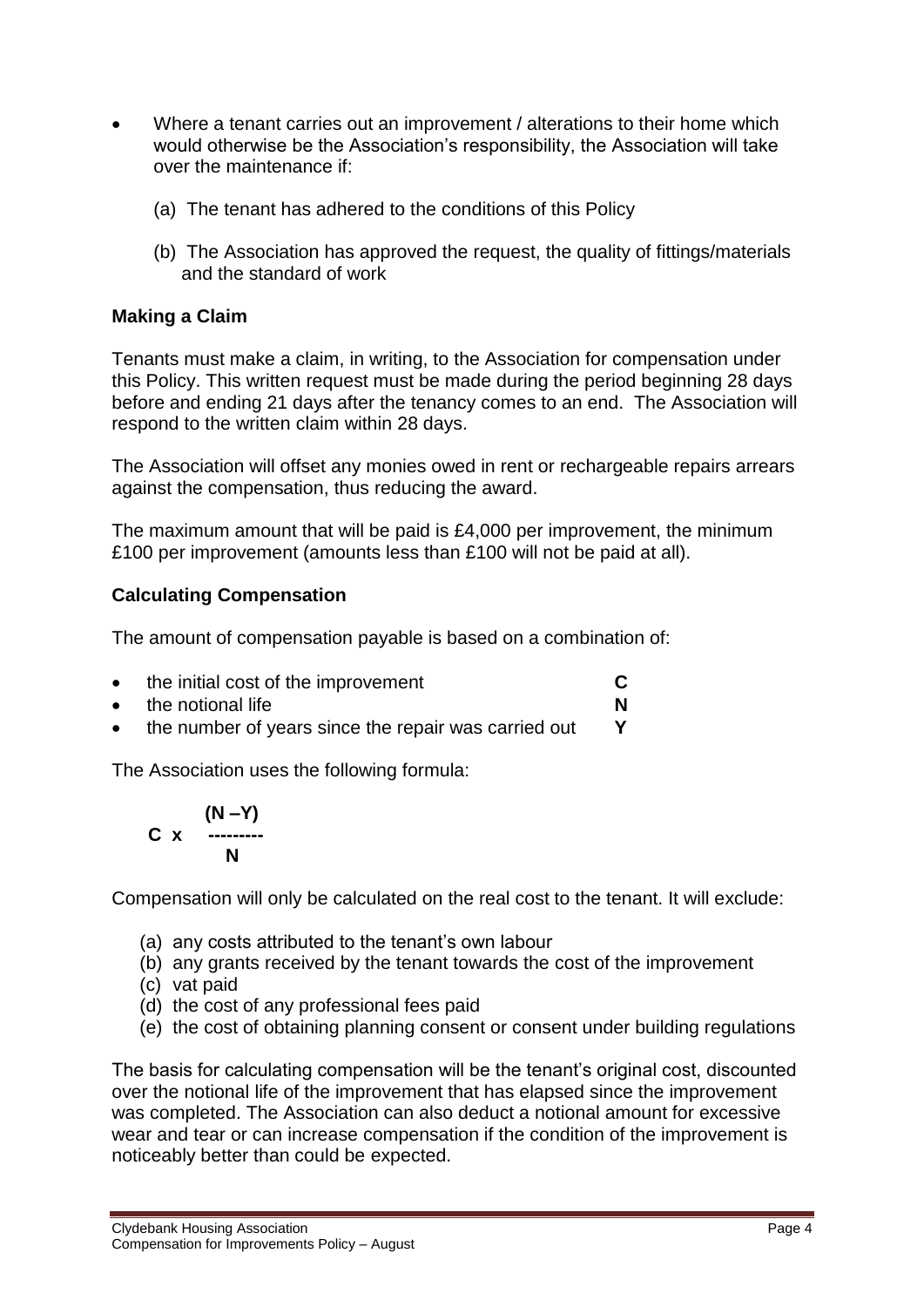In making an offer of compensation, the Association will state how the figure was calculated, including details of any deductions or supplements made and how the offer may have been affected by the upper or lower limits.

Payment will only be made to the qualifying person.

## **Disputes**

If a tenant is dissatisfied by the Association's decisions regarding refusal to grant permission for improvement/alteration works or in relation to an offer of compensation they can ask for the decision to be reconsidered.

This request must be made, in writing, no more than 28 days after the initial decision was made. The request should outline the points that the claimant wishes to be reconsidered. The Association may then review their decision by:

- Appointing an independent valuer or surveyor who took no part in making the original decision
- Members of the Management Committee who were not present when the original decision was made
- The full Management Committee reconsidering its decision

The tenant is entitled to make personal representation and may be accompanied by any representative of their choice during the appeal process either in writing or orally or both.

The Association will notify the tenant within 28 days of receiving their appeal of either their revised offer or confirmation of the original decision.

#### **Equal Opportunities**

Clydebank Housing Association will ensure equality of opportunity across the full range of our activities, including both employment and service provision.

We will not discriminate on the grounds of Age, Disability, Gender Reassignment, Marriage and Civil Partnership, Pregnancy and Maternity, Race, Religion or Belief, Sex, and Sexual Orientation.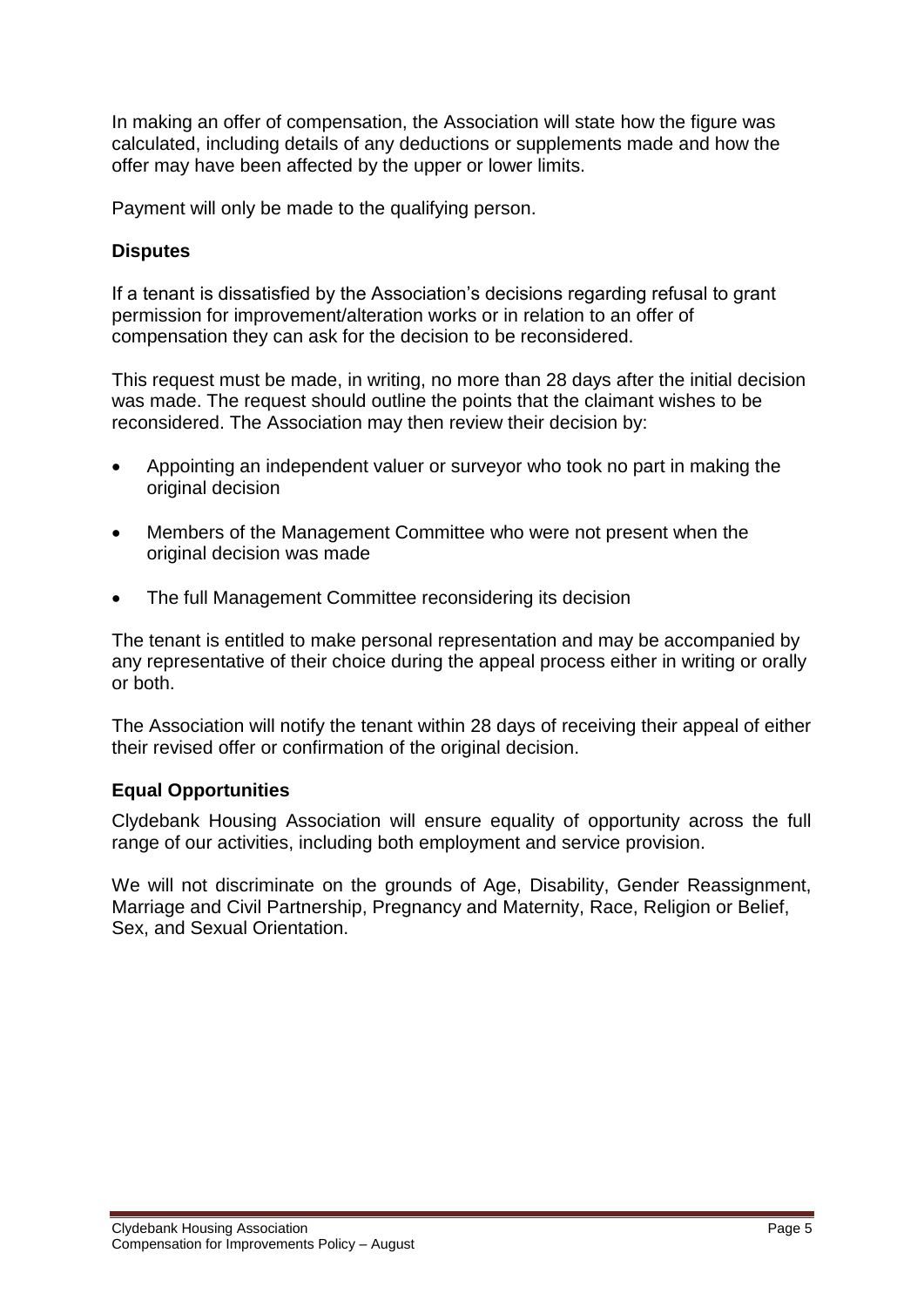# **Qualifying Improvements & Notional Lifespans**

| <b>ITEM</b>      | <b>IMPROVEMENT</b>                                                                                           | <b>NOTIONAL LIFE</b><br>(Years) |
|------------------|--------------------------------------------------------------------------------------------------------------|---------------------------------|
| 1                | Bath or shower                                                                                               | 12                              |
| $\boldsymbol{2}$ | Cavity wall insulation                                                                                       | 20                              |
| $\mathbf{3}$     | Sound insulation                                                                                             | 20                              |
| 4                | Double glazing, replacing external windows or<br>fitting secondary glazing                                   | 20                              |
| 5                | Draught-proofing external doors or windows                                                                   | 8                               |
| 6                | Insulation of pipes, water tanks or cylinders                                                                | 10                              |
| $\overline{7}$   | Kitchen sink                                                                                                 | 10                              |
| 8                | Loft insulation                                                                                              | 20                              |
| 9                | Rewiring, providing power or lighting, or adding<br>other electrical fixtures (including smoke<br>detectors) | 15                              |
| 10               | Security measures other than burglar alarms                                                                  | 10                              |
| 11               | Space or water heating                                                                                       | 12                              |
| 12               | Storage cupboards in a bathroom or kitchen                                                                   | 10                              |
| 13               | Thermostatic radiator valves                                                                                 | 7                               |
| 14               | Wash-hand basin                                                                                              | 12                              |
| 15               | Toilet (wc complete)                                                                                         | 12                              |
| 16               | A work surface for preparing food                                                                            | 10                              |
| 17               | Mechanical ventilation in bathrooms and kitchens                                                             | $\overline{7}$                  |